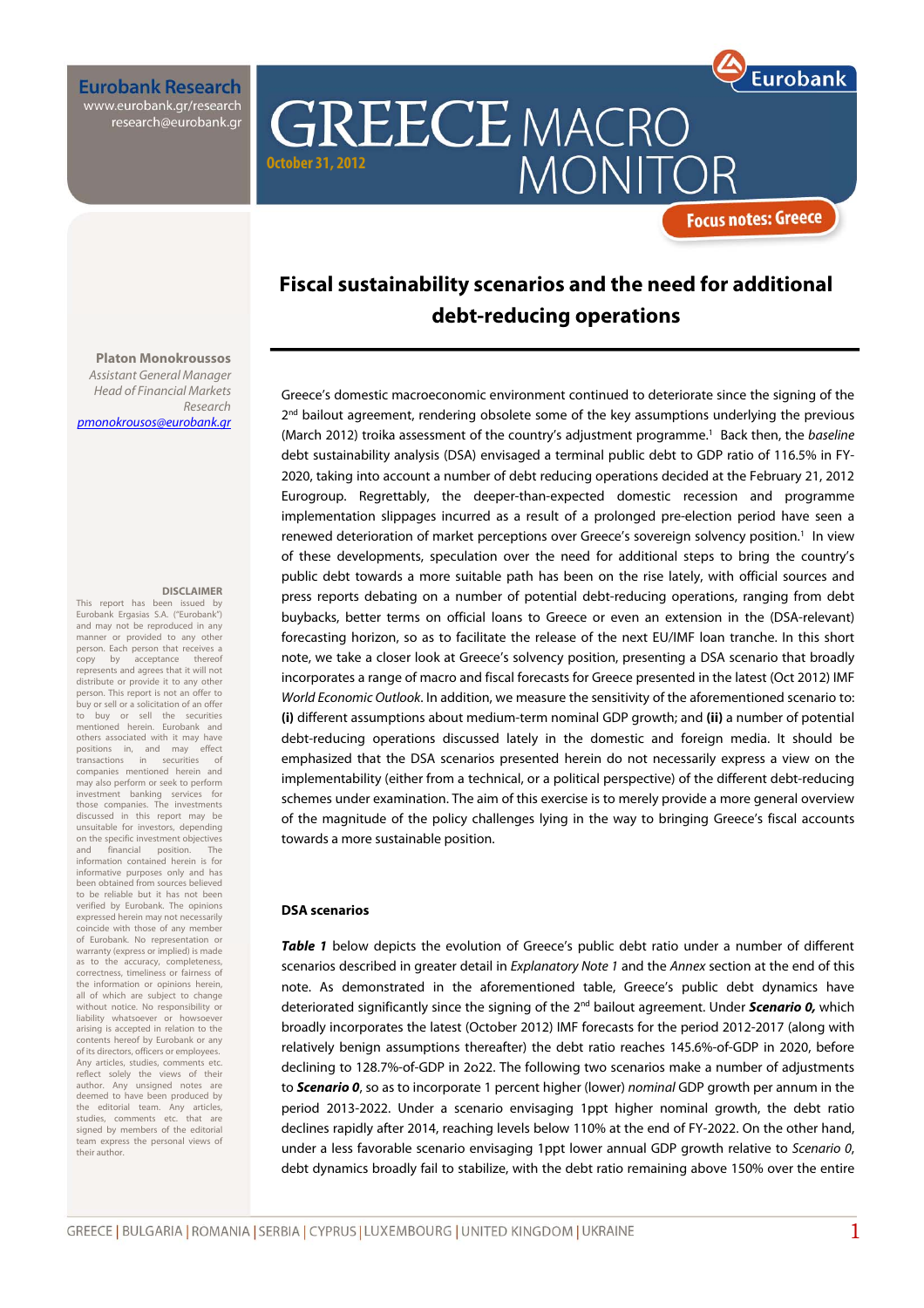

October 31, 2012

**Eurobank Research** 

#### **Focus notes: Greece**

forecasting horizon. Finally, three additional scenarios are presented in Table 1, aiming to provide a preliminary overview of the implications for sovereign solvency of a number of new debt-reducing operations speculated lately in a number of market and press reports. We will revisit the issue of debt sustainability at a later stage, once the next troika report is out and there is more clarity over official lenders' deliberations in dealing with Greece's sovereign solvency problem. Nonetheless, a number of important conclusions can still be drawn from the preliminary analysis presented in this short note. First, the issue of Greece's public debt sustainability will probably need to be dealt more forcefully in the coming period, with an emphasis on strategies to alleviate the debt burden and/or future servicing costs. Even more importantly, additional emphasis should be placed on strategies to arrest the pace of domestic recession and facilitate a return to positive output growth. The latter is not necessary for social cohesion and political stability, but also constitutes a key precondition for stabilizing the country's fiscal position on a sustainable basis.

#### **Table 1 – Greek public debt sustainability analysis**

|                                            |  | 2011 2012 2013 2014 2015 2016 2017 2018 2019 2020 2021 2022             |  |  |  |                                                                         |
|--------------------------------------------|--|-------------------------------------------------------------------------|--|--|--|-------------------------------------------------------------------------|
| Scenario o                                 |  | 170.7 173.0 188.1 189.2 186.3 179.5 171.3 162.7 154.1 145.6 137.0 128.7 |  |  |  |                                                                         |
| Scenario o (+1% nominal GDP growth)        |  |                                                                         |  |  |  | 170.7 173.0 185.7 184.4 179.2 170.3 160.2 149.6 139.4 129.2 119.1 109.4 |
| Scenario o (-1% nominal GDP growth)        |  | 170.7 173.0 190.5 194.1 193.6 189.1 183.1 176.6 170.0 163.4 156.7 150.3 |  |  |  |                                                                         |
| €obn debt buybacks                         |  |                                                                         |  |  |  | 170.7 173.0 177.0 177.8 175.0 168.3 160.2 151.3 142.6 134.0 125.2 116.6 |
| Lower interest rates on EU bilateral loans |  | 170.7 173.0 187.7 188.4 185.1 178.0 169.5 160.5 151.6 142.8 134.0 125.4 |  |  |  |                                                                         |
| Direct bank recapitalization from the ESM  |  | 170.7 173.0 161.8 165.0 164.9 161.0 153.6 145.2 136.9 128.6 120.3 112.3 |  |  |  |                                                                         |

Source: IMF Oct 2012, Eurobank Research

#### **Explanatory Note 1**

#### **Scenario 0**

#### **Nominal GDP growth**

- In line with the latest IMF forecasts for the period 2012-2017.<sup>1</sup>
- ― Annual real GDP growth over the period 2018-2022 is assumed to remain unchanged at its 2017 value (3.55%).
- GDP deflator inflation is assumed to continue moving upwards in the period 2018-2022, yet remaining slightly below the 2% price stability threshold.

#### **General government primary balance**

- ― Broadly in line with the latest IMF forecasts for the period 2012-2017 (World Economic Outlook, Oct. 2012).
- ― Primary surplus (as % of GDP) is assumed to remain unchanged at its 2017 level (4.7%) over the period 2018-2022.
- ― Note that the new IMF forecasts for the evolution of general government primary balance effectively incorporate a 2-year extension in Greece's fiscal adjustment programme (i.e., a primary balance improvement of 1.5ppts-of-GDP per annum over the period 2013-2016).

#### **Effective interest rate on public debt stock**

- Broadly in line with the latest IMF forecasts for the period 2012-2017 (World Economic Outlook, Oct. 2012).
- ― Annual interest payments over the period 2013-2017 are deduced as the difference between the overall general government deficit and the forecasted primary balance over the corresponding period.
- ― Effective interest rate on debt in year **t** (for t = 2013, 2014…., 2017) is deduced as the ratio of the corresponding interest bill in year **t** over the debt stock in year **t-1.**
- ― Effective interest rate on debt at year **t** (for t = 2018, 2019…., 2022) constitutes our own estimates.

#### **Stock flow adjustments**

― IMF March 2012 baseline forecasts adjusted for lower privatization revenue (€25.5bn over the period 2012-2020 vs. €45.5 assumed in the March 2012 baseline).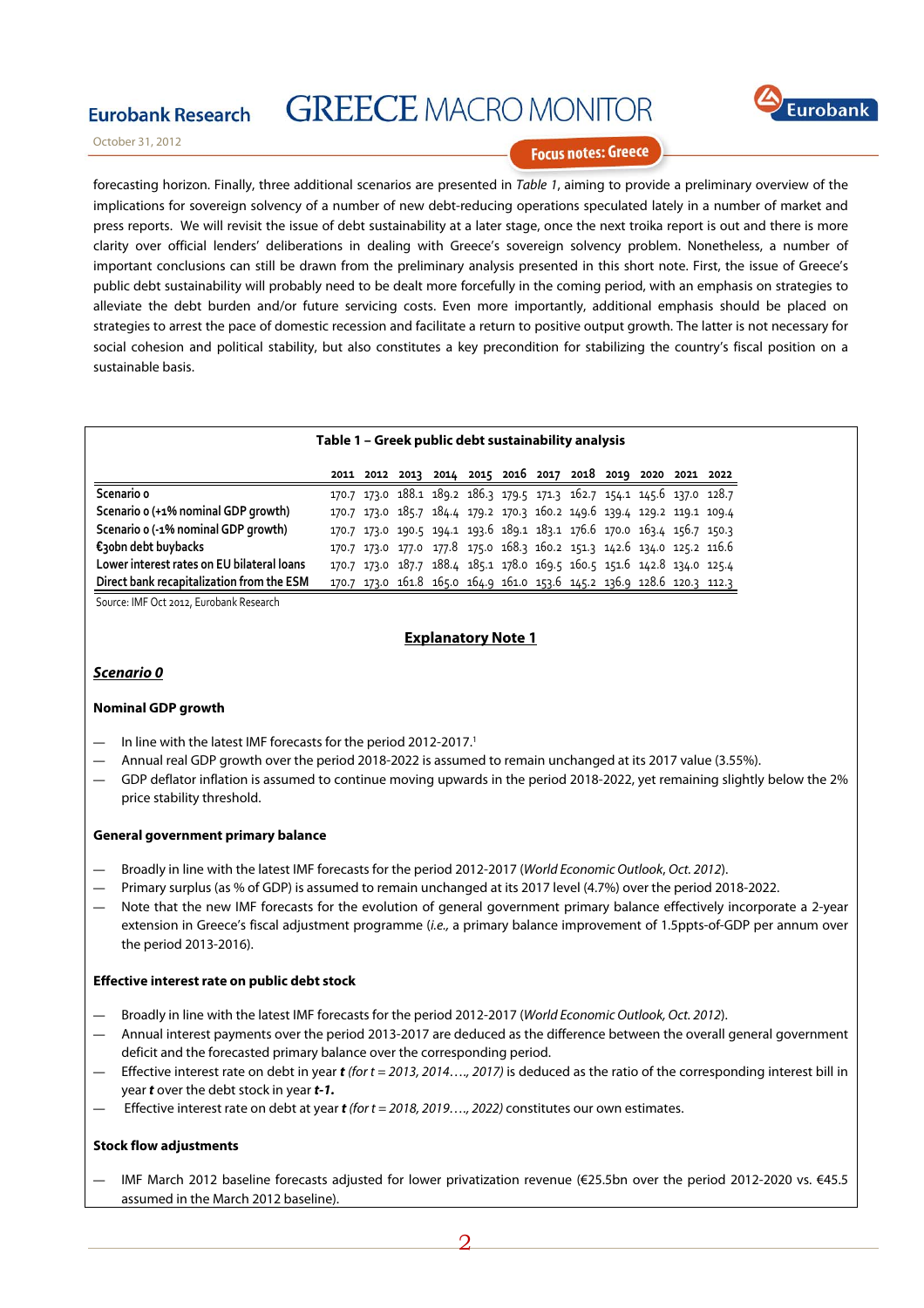

October 31, 2012

**Focus notes: Greece** 

#### **Scenario 0 (+/- 1% GDP growth)**

#### **Nominal GDP growth**

**Eurobank Research** 

― **Scenario 0** adjusted for 1ppt higher (lower) nominal GDP growth per annum over the period 2013-2022.

#### **General government primary balance**

Scenario 0 adjusted to take into account an assumed output elasticity of the primary balance of 0.4, so as to incorporate the interplay of automatic fiscal multipliers.

#### **Effective interest rate on public debt stock**

Scenario 0 adjusted to incorporate lower (higher) interest payments stemming from an undershooting (overshooting) of the corresponding baseline forecasts/targets for the general government primary balance.

#### **Stock flow adjustments**

― Same as in **Scenario 0**.

#### **Scenario 0 with €30bn debt buybacks**

- ― **Scenario 0** adjusted to incorporate €30bn buybacks of privately-held Greek sovereign bonds in early 2013.
- Required financing (up to €10bn) to conduct buybacks is assumed to be provided at EFSF/ESM funding rates.

#### **Lower interest rates on EU bilateral loans (T-bill flat rate vs. 3m-euribor + 150bp currently)**

- **Scenario 0** adjusted to incorporate lower interest rates on EU bilateral loans (~€52.9bn) disbursed under the 1<sup>st</sup> bailout programme.
- For demonstrative purposes, we assume a reduction in the interest rate on these loans from 3-month euribor + 150bps currently to the respective creditor country's (6-month or 12-month) T-bill rate.
- Ensuing interest cost reduction under the aforementioned scheme is estimated at ca  $\epsilon$ 700mn/annum.<sup>1</sup>

#### **Direct bank recapitalization from ESM**

- **Scenario 0** adjusted to incorporate a direct recapitalization of the domestic banking system by the ESM, assumed to take place in 2013. That is, after the EU single supervisory mechanism becomes operational.
- Total funding earmarked under the 1st and the 2<sup>nd</sup> EU/IMF bailout programmes for Greece amounts to €50bn, while the March 2012 troika baseline DSA assumed total revenue from the privatization of bank-related assets of €16bn.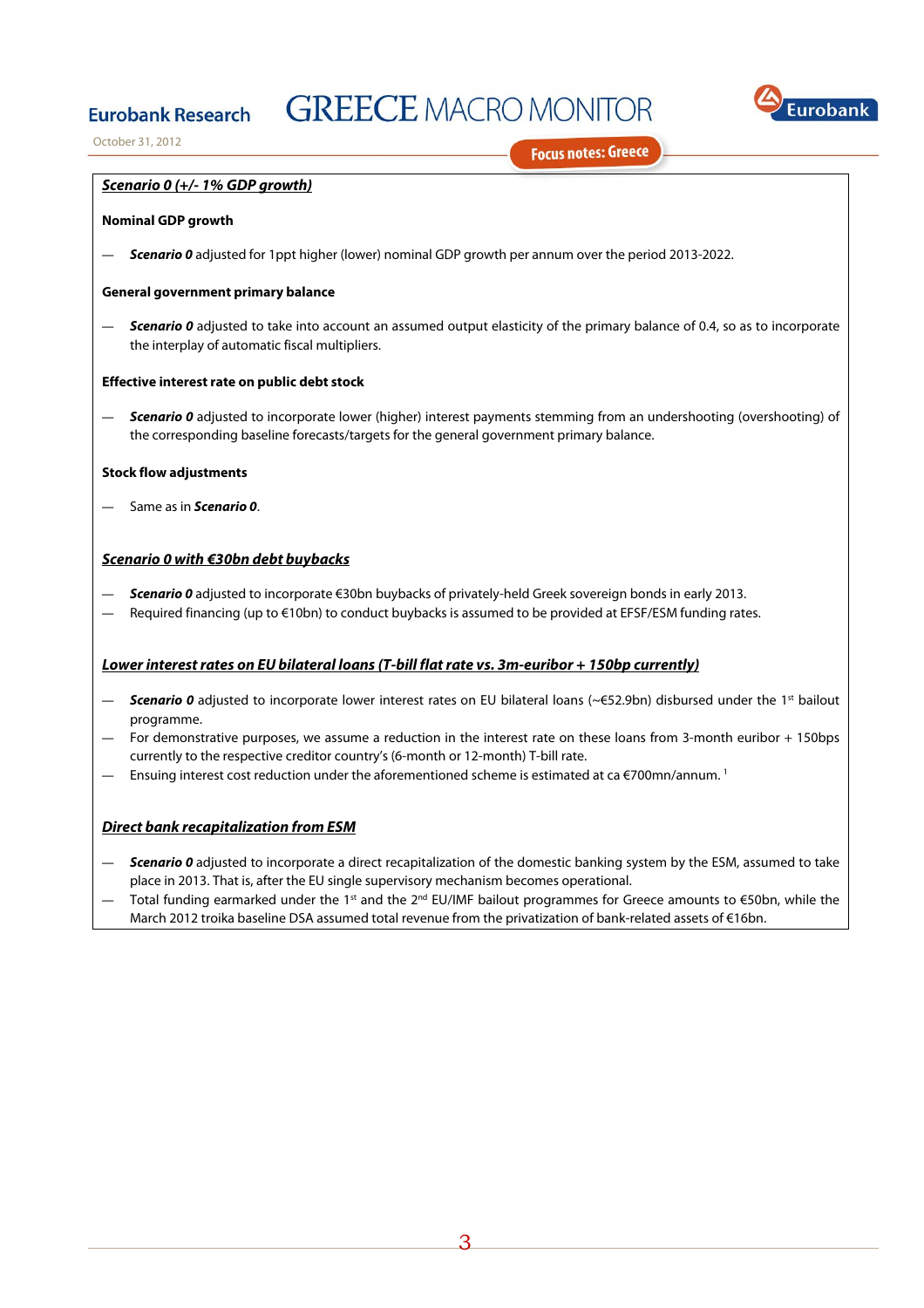

October 31, 2012

**Eurobank Research** 

**Focus notes: Greece** 

### *Annex* **– DSA scenarios & underlying assumptions**

|                                        |              |                       |        |         |        |                                                                   | Scenario o |        |        |        |        |        |        |             |
|----------------------------------------|--------------|-----------------------|--------|---------|--------|-------------------------------------------------------------------|------------|--------|--------|--------|--------|--------|--------|-------------|
|                                        | New baseline |                       |        |         |        |                                                                   |            |        |        |        |        |        |        |             |
|                                        |              | Projections<br>Actual |        |         |        |                                                                   |            |        |        |        |        |        |        |             |
|                                        | 2009         | 2010                  | 2011   | 2012    | 2013   | 2014                                                              | 2015       | 2016   | 2017   | 2018   | 2019   | 2020   | 2021   | 2022        |
| Real GDP growth (%)                    | $-3.1$       | $-4.9$                | $-7.1$ | -6.0    | $-4.0$ | 0.0                                                               | 2.8        | 3.8    | 3.6    | 3.6    | 3.6    | 3.6    | 3.6    | 3.6         |
| GDP deflator (%)                       | 2.3          | 1.1                   | 1.0    | $-0.4$  | $-1.5$ | $-0.3$                                                            | 0.0        | 0.5    | 1.0    | 1.6    | 1.7    | 1.8    | 1.9    | 1.9         |
| Nominal GDP growth (%)                 | $-0.9$       | $-3.9$                | $-6.1$ | -6.4    | $-5.4$ | $-0.3$                                                            | 2.8        | 4.3    | 4.6    | 5.2    | 5.3    | 5.4    | 5.5    | 5.5         |
| Primary balance (% of GDP)             | $-10.4$      | $-4.7$                | $-2.2$ | $-1.5$  | 0.0    | 1.5                                                               | 3.0        | 4.5    | 4.7    | 4.7    | 4.7    | 4.7    | 4.7    | 4.7         |
| Avrg nominal interest rate on debt (%) | 4.5          | 4.4                   | 4.5    | 3.3     | 2.6    | 2.7                                                               | 3.1        | 3.4    | 3.7    | 3.8    | 3.8    | ว.8    | 3.8    | 3.9         |
| Stock flow adjustment (% of GDP)       | $-0.1$       | 2.4                   | 3.4    | $-16.8$ | 0.3    | $-3.0$                                                            | $-0.5$     | $-0.8$ | $-1.9$ | $-1.7$ | $-1.5$ | $-1.5$ | $-1.5$ | $-1.5$      |
| Gross public debt (% of GDP)           |              |                       |        |         |        | 129.7 148.3 170.7 173.0 188.1 189.2 186.3 179.5 171.3 162.7 154.1 |            |        |        |        |        | 145.6  |        | 137.0 128.7 |

|                                        |         |                       |        |        |        | Scenario o (+1% nominal GDP growth)                               |        |      |        |        |        |        |        |             |
|----------------------------------------|---------|-----------------------|--------|--------|--------|-------------------------------------------------------------------|--------|------|--------|--------|--------|--------|--------|-------------|
|                                        |         | Projections<br>Actual |        |        |        |                                                                   |        |      |        |        |        |        |        |             |
|                                        | 2009    | 2010                  | 2011   | 2012   | 2013   | 2014                                                              | 2015   | 2016 | 2017   | 2018   | 2019   | 2020   | 2021   | 2022        |
| Nominal GDP growth (%)                 | $-0.9$  | $-3.9$                | -6.1   | -6.4   | $-4.4$ | 0.7                                                               | ว.8    | 5.3  | 5.6    | 6.2    | 6.3    | 6.4    | 6.5    | 6.5         |
| Primary balance (% of GDP)             | $-10.4$ | $-4.7$                | $-2.2$ | $-1.5$ | 0.4    | 1.9                                                               | 3.4    | 4.9  | 5.1    | 5.1    | 5.1    | 5.1    | 5.1    | 5.1         |
| Avrg nominal interest rate on debt (%) | 4.5     |                       |        | 3.3    | 2.6    | 2.7                                                               | 3.1    | 3.4  | 3.6    | 3.7    | 3.7    | 3.7    |        | -3.7        |
| Stock flow adjustment (% of GDP)       | $-0.1$  | 2.4                   | 3.4    | -16.8  | 0.3    | $-3.0$                                                            | $-0.5$ | -0.8 | $-1.9$ | $-1.7$ | $-1.5$ | $-1.5$ | $-1.5$ | $-1.5$      |
| Gross public debt (% of GDP)           |         |                       |        |        |        | 129.7 148.3 170.7 173.0 185.7 184.4 179.2 170.3 160.2 149.6 139.4 |        |      |        |        |        | 129.2  |        | 119.1 109.4 |

|                                        |        |                       |        |         |        | Scenario o (-1% nominal GDP growth) |        |      |        |                                                                   |        |        |             |        |
|----------------------------------------|--------|-----------------------|--------|---------|--------|-------------------------------------|--------|------|--------|-------------------------------------------------------------------|--------|--------|-------------|--------|
|                                        |        | Projections<br>Actual |        |         |        |                                     |        |      |        |                                                                   |        |        |             |        |
|                                        | 2009   | 2010                  | 2011   | 2012    | 2013   | 2014                                | 2015   | 2016 | 2017   | 2018                                                              | 2019   | 2020   | 2021        | 2022   |
| Nominal GDP growth (%)                 | $-0.9$ | $-3.9$                | -6.1   | -6.4    | $-6.4$ | $-1.3$                              | 1.8    | 3.3  | -3.6   | 4.2                                                               | 4.3    | 4.4    |             | 4.5    |
| Primary balance (% of GDP)             | -10.4  | $-4.7$                | $-2.2$ | $-1.5$  | $-0.4$ | 1.1                                 | 2.6    | 4.1  | 4.3    | 4.3                                                               | 4.3    | 4.3    | 4.3         | 4.3    |
| Avrg nominal interest rate on debt (%) | 4.5    |                       | 4.5    | 3.3     | 2.6    | 2.7                                 | 3.1    | 3.5  | 3.7    | 3.9                                                               | 3.9    | 3.9    | 3.9         | 4.1    |
| Stock flow adjustment (% of GDP)       | $-0.1$ | 2.4                   | 3.4    | $-16.8$ | 0.3    | $-3.0$                              | $-0.5$ | -0.8 | $-1.9$ | $-1.7$                                                            | $-1.5$ | $-1.5$ | $-1.5$      | $-1.5$ |
| Gross public debt (% of GDP)           |        |                       |        |         |        |                                     |        |      |        | 129.7 148.3 170.7 173.0 190.5 194.1 193.6 189.1 183.1 176.6 170.0 |        | 163.4  | 156.7 150.3 |        |

|                                        |        |                               |        |        |        |                               |        | €30bn debt buybacks |        |        |        |        |        |             |
|----------------------------------------|--------|-------------------------------|--------|--------|--------|-------------------------------|--------|---------------------|--------|--------|--------|--------|--------|-------------|
|                                        |        | Projections<br>Actual         |        |        |        |                               |        |                     |        |        |        |        |        |             |
|                                        | 2009   | 2010                          | 2011   | 2012   | 2013   | 2014                          | 2015   | 2016                | 2017   | 2018   | 2019   | 2020   | 2021   | 2022        |
| Nominal GDP growth (%)                 | $-0.9$ | $-3.9$                        | -6.1   | -6.4   | $-5.4$ | $-0.3$                        | 2.8    | 4.3                 | 4.6    | 5.2    | 5.3    |        |        | -5.5        |
| Primary balance (% of GDP)             | -10.4  | $-4.7$                        | $-2.2$ | $-1.5$ | 0.0    | 1.5                           | 3.0    | 4.5                 | 4.7    | 4.7    | 4.7    | 4.7    | 4.7    | 4.7         |
| Avrg nominal interest rate on debt (%) | 4.5    | 4.4                           | 4.5    |        | 2.5    |                               | 3.1    | 3.4                 | 3.7    | 3.6    | 3.6    | 3.6    |        | -3.5        |
| Stock flow adjustment (% of GDP)       | $-0.1$ | 2.4                           | 3.4    | -16.8  | 0.3    | $-3.0$                        | $-0.5$ | -0.8                | $-1.9$ | $-1.7$ | $-1.5$ | $-1.5$ | $-1.5$ | $-1.5$      |
| Gross public debt (% of GDP)           |        | 129.7 148.3 170.7 173.0 177.0 |        |        |        | 177.8 175.0 168.3 160.2 151.3 |        |                     |        |        | 142.6  | 134.0  |        | 125.2 116.6 |

|                                        |        |        |        |         |        |        |        | Lower interest rates on EU bilateral loans                        |             |        |        |        |        |             |
|----------------------------------------|--------|--------|--------|---------|--------|--------|--------|-------------------------------------------------------------------|-------------|--------|--------|--------|--------|-------------|
|                                        |        | Actual |        |         |        |        |        |                                                                   | Projections |        |        |        |        |             |
|                                        | 2009   | 2010   | 2011   | 2012    | 2013   | 2014   | 2015   | 2016                                                              | 2017        | 2018   | 2019   | 2020   | 2021   | 2022        |
| Nominal GDP growth (%)                 | $-0.9$ | $-3.9$ | -6.1   | -6.4    | $-5.4$ | $-0.3$ | 2.8    | 4.3                                                               | 4.6         | 5.2    | 5.3    | 5.4    | 5.5    | 5.5         |
| Primary balance (% of GDP)             | -10.4  | $-4.7$ | $-2.2$ | $-1.5$  | 0.0    | 1.5    | 3.0    | 4.5                                                               | 4.7         | 4.7    | 4.7    | 4.7    | 4.7    | 4.7         |
| Avrg nominal interest rate on debt (%) | 4.5    | 4.4    |        | 3.3     | 2.4    | 2.5    | 2.9    | 3.2                                                               | 3.5         | 3.6    | 3.6    | 3.6    | 3.6    | 3.7         |
| Stock flow adjustment (% of GDP)       | $-0.1$ | 2.4    | 3.4    | $-16.8$ | 0.3    | $-3.0$ | $-0.5$ | -0.8                                                              | $-1.9$      | $-1.7$ | $-1.5$ | $-1.5$ | $-1.5$ | $-1.5$      |
| Gross public debt (% of GDP)           |        |        |        |         |        |        |        | 129.7 148.3 170.7 173.0 187.7 188.4 185.1 178.0 169.5 160.5 151.6 |             |        |        | 142.8  |        | 134.0 125.4 |

|                                        |        |                       |        |        |        | Direct bank recapitalisation by the ESM                           |      |      |        |        |        |        |             |        |
|----------------------------------------|--------|-----------------------|--------|--------|--------|-------------------------------------------------------------------|------|------|--------|--------|--------|--------|-------------|--------|
|                                        |        | Projections<br>Actual |        |        |        |                                                                   |      |      |        |        |        |        |             |        |
|                                        | 2009   | 2010                  | 2011   | 2012   | 2013   | 2014                                                              | 2015 | 2016 | 2017   | 2018   | 2019   | 2020   | 2021        | 2022   |
| Nominal GDP growth (%)                 | $-0.9$ | $-3.9$                | $-6.1$ | -6.4   | $-5.4$ | $-0.3$                                                            | 2.8  | 4.3  | 4.6    | 5.2    | 5.3    |        |             | -5.5   |
| Primary balance (% of GDP)             | -10.4  | $-4.7$                | $-2.2$ | $-1.5$ | 0.0    | 1.5                                                               | 3.0  | 4.5  | 4.7    | 4.7    | 4.7    | 4.7    | 4.7         | 4.7    |
| Avrg nominal interest rate on debt (%) | 4.5    |                       | 4.5    | 3.3    | 2.6    | 3.1                                                               | 3.5  | 3.9  | 4.1    | - ว.8  | ર.8    | ว.8    |             | 3.9    |
| Stock flow adjustment (% of GDP)       | $-0.1$ | 2.4                   | 3.4    | -16.8  | -26.0  | $-0.9$                                                            | 1.6  | 1.3  | $-1.9$ | $-1.7$ | $-1.5$ | $-1.5$ | $-1.5$      | $-1.5$ |
| Gross public debt (% of GDP)           |        |                       |        |        |        | 129.7 148.3 170.7 173.0 161.8 165.0 164.9 161.0 153.6 145.2 136.9 |      |      |        |        |        | 128.6  | 120.3 112.3 |        |

Source: IMF Oct 2012, Eurobank Research